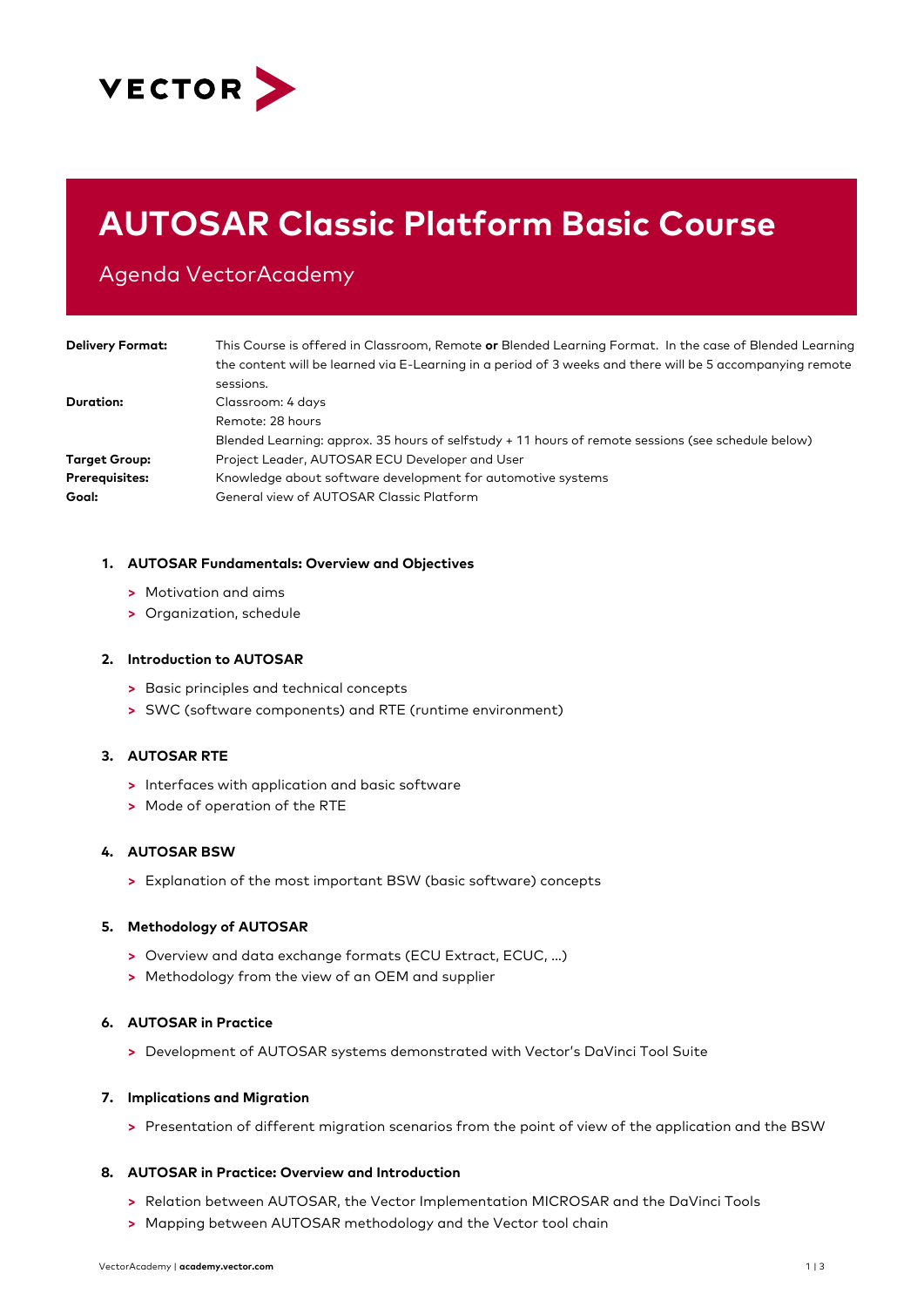

# **AUTOSAR Classic Platform Basic Course**

Agenda VectorAcademy

# **9. Operating System**

- **>** Basic understanding of the mediums and mechanisms of the AUTOSAR operating system
- **>** Tasks, alarms, events, etc.
- **>** AUTOSAR OS Scalability classes

# **10. Software Components (with Exercises)**

- **>** Handling of DaVinci Developer and RTE
- **>** Design of software components, ports, connections, task mapping and generation of the RTE with the DaVinci Tools (Developer, Configurator)

# **11. Input and Output (with Exercises)**

- **>** Data exchange with I/O modules
- **>** Configuration of the basic software for the I/O with the DaVinci Tools (Developer, Configurator)

# **12. Communication (with Exercises)**

- **>** Data exchange over CAN
- **>** Configuration of the basic software for the communication with the DaVinci Tools (Developer, Configurator)

# **13. State Management and System Services (with Exercises)**

- **>** Sleep and wake up of ECUs and bus
- **>** Roles of the modules ComM, EcuM and BswM
- **>** Configuration of the Mode Management with the DaVinci Tools (Developer, Configurator)

# **14. Bussystems (Material for reference)**

- **>** Understanding the conceptual differences of the bus systems
- **>** Importance of the configuration of the basic software
- **>** CAN, LIN, FlexRay, Ethernet

# **15. Non-volatile Memory Access (with Exercises)**

- **>** Access to non-volatile memory
- **>** Configuration of the basic software for the memory with the DaVinci Tools (Developer, Configurator)

# **16. Diagnostics (with Exercises)**

- **>** Diagnostics with AUTOSAR
- **>** Configuration of the diagnostics basic software with the DaVinci Tools (Developer, Configurator)